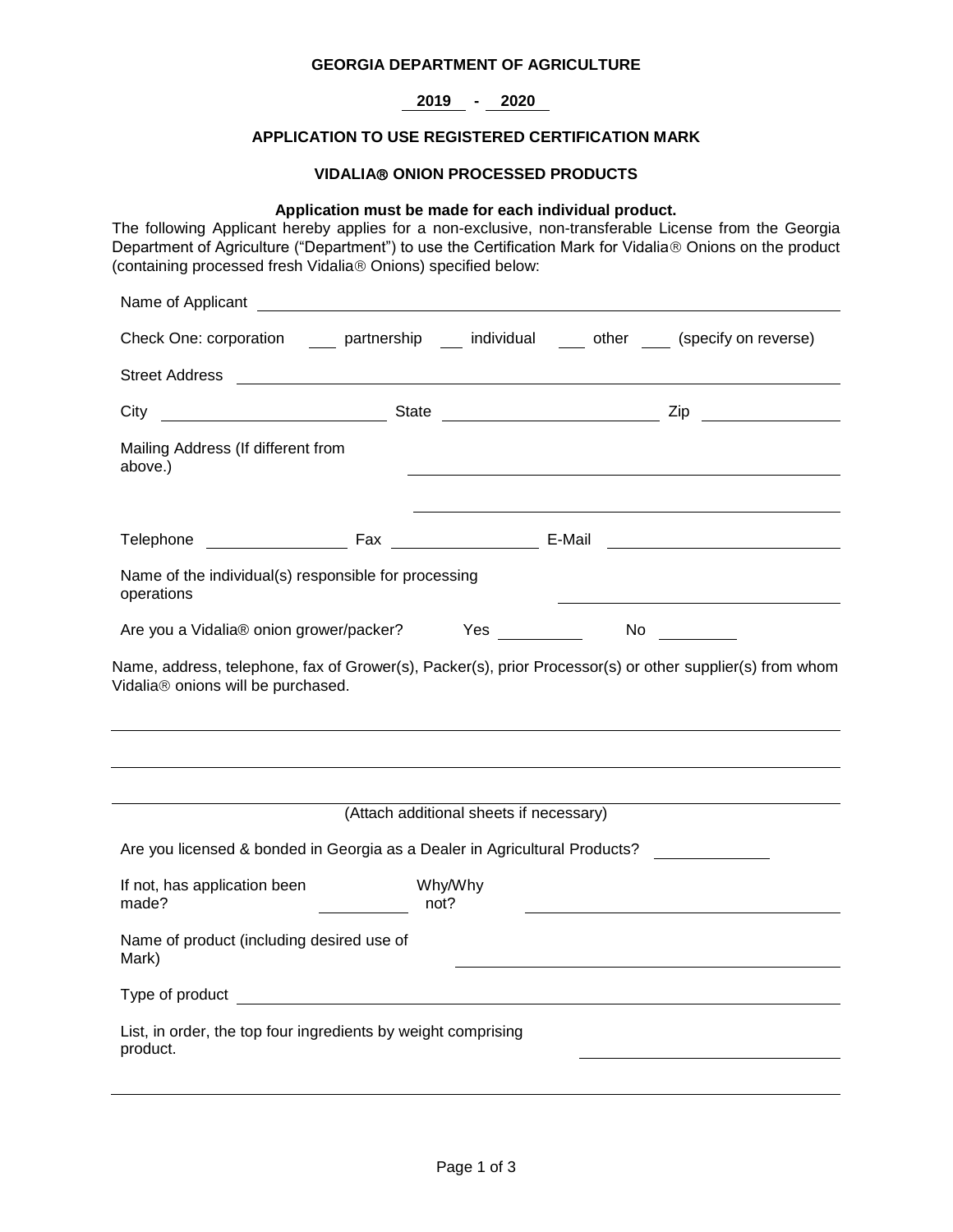List any other onion types or derivatives (other than fresh, dried, dehydrated or IQF Vidalia® onions and

percent thereof used in product

**(NOTE: Not more than one percent (1%), approved in advance by the Department, of standard generic onion flavoring, powder, juice, salt, or similar onion derivatives may be used in product(s) to enhance flavor. This percent must be prominently displayed on the labeling and advertising materials.)**

Specify the percent by weight of Vidalia® onions in product

**(NOTE: This percent must be prominently displayed on the labeling and any advertising materials.)**

Total units projected to be processed between application date and next June 30

Description of individual product unit by volume and weight

Applicant agrees to pay the Department a royalty or fee equal to \$0.005 (one–half of one cent) for each six (6) ounces, or portion thereof, of products sold. Such payments shall be due on a quarterly basis on product produced or manufactured during the immediately preceding calendar quarter and is due on or before the 20<sup>th</sup> day of the month following the end of each quarter (i.e., October 20<sup>th</sup>, January 20<sup>th</sup>, April 20<sup>th</sup> and July  $20<sup>th</sup>$ ).

Applicant agrees to be bound by the terms of the standard License Agreement, a sample copy of which is attached to this Application and incorporated into this Application by reference.

Samples of all labeling and graphic language used in advertising or displaying the product are attached to this Application and made a part hereof by reference. Applicant agrees that only exact copies of the labeling and graphic language submitted with this Application will be used in connection with the product, unless specific amendment to this Application is made and approved and is included in a written endorsement to the license issued.

Applicant acknowledges that Vidalia® is a Certification Mark for fresh onions, owned by the Georgia Department of Agriculture, which controls all rights to the Mark for all purposes affecting onions, including this product, and agrees to hereafter use such Mark only as specified by the Department. The license applied for is only for the processed product listed above and does not authorize in any way the growing or packaging of fresh Vidalia® Onions. Applicant agrees to use the Mark only as indicated in the sample labeling and graphic language submitted herewith and that the wording "Vidalia<sup>®</sup> is a registered **Certification Mark of the Georgia Department of Agriculture; however, use of the Mark in no way indicates endorsement of this product by said Department"** must be prominently displayed on all labeling and in all advertising.

Applicant agrees to use only Vidalia $\circledast$  onions in the product, except for standard generic onion flavoring, powder, juice, salt or similar onion derivatives in amounts less than 1% to enhance flavor, which must be specifically approved by the Department in writing in advance of use.

Additionally, Applicant understands that it will be required and agrees to submit reports, including documentation to verify the same (if requested), on or before July 20, after this license term and otherwise on request, of:

- (1) The name, address and telephone number of each Registered Grower, Packer or prior Processor by whom the Vidalia® onions used during the period were grown, packed or previously processed, together with the amount (by weight) purchased from each such Grower/Packer/Processor and date(s) of each purchase, and the name, address and telephone number of each person or entity from whom such Vidalia® onions were purchased, together with the weight purchased from each and date(s) of each purchase;
- (2) The total amount of Vidalia® onions purchased;